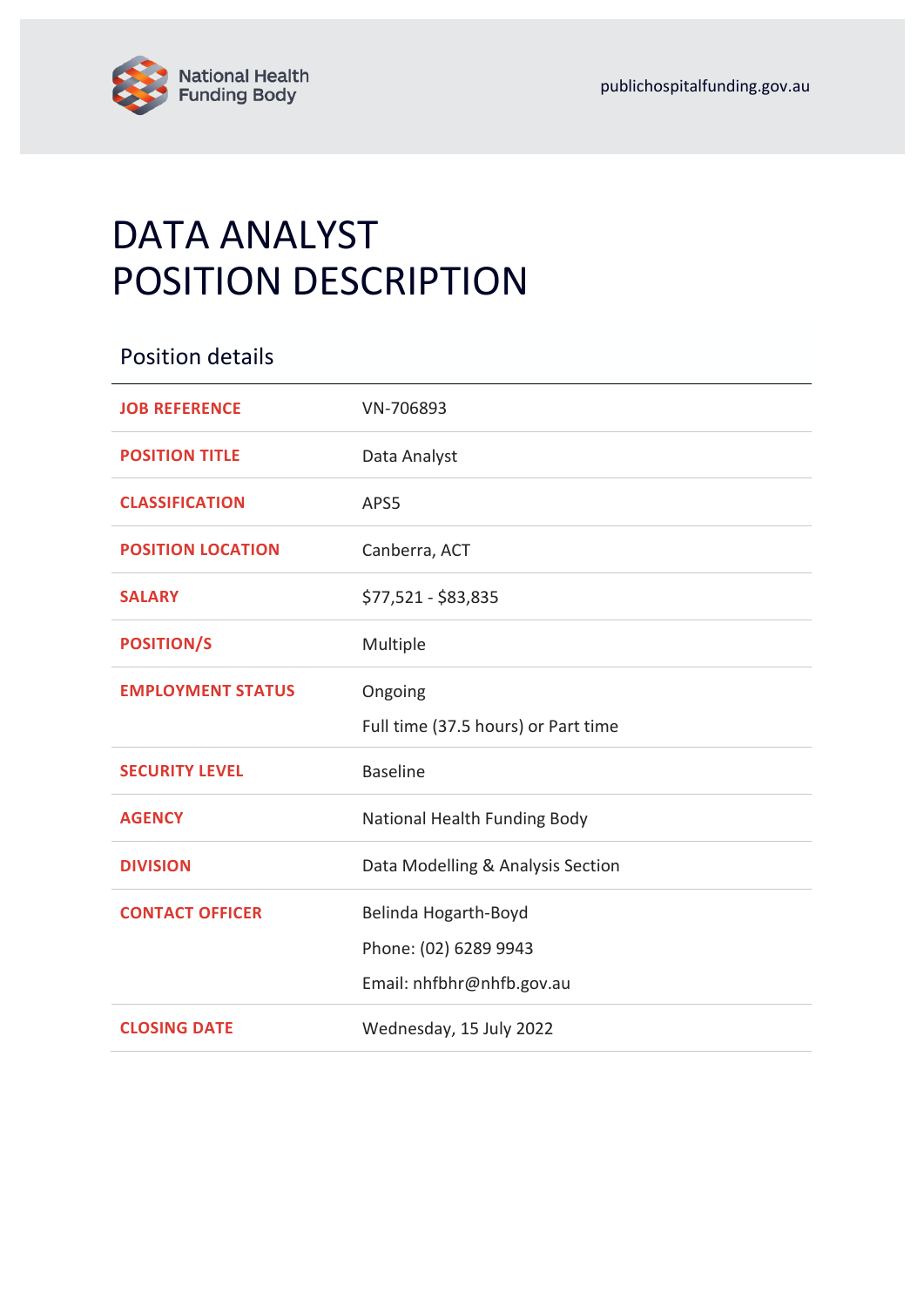

## About the National Health Funding Body

The Administrator of the National Health Funding Pool (the Administrator) and the National Health Funding Body (NHFB) were established through the Council of Australian Governments National Health Reform Agreement (NHR Agreement) of August 2011.

The primary functions of the NHFB are to assist the Administrator in:

- Calculating and advising the Commonwealth Treasurer of the Commonwealth's contribution to public hospital funding in each State and Territory (over \$24 billion in 2021-22)
- Reconciling estimated and actual public hospital services, and adjusting Commonwealth payments (over 39 million records each year)
- **■** Undertaking funding integrity analysis to identify public hospital services that potentially received funding through other Commonwealth programs (over 595 million records)
- Monitoring payments of Commonwealth, State and Territory public hospital funding into the National Health Funding Pool (the Pool)
- Making payments from the Pool to each Local Hospital Network (LHN)
- Reporting publicly on funding, payments and services
- Developing and providing three-year data plans to the Commonwealth, States and Territories.

## About the role

The National Health Funding Body (NHFB) has APS5 employment opportunities available for appropriately qualified Data Analysts. These roles undertake a range of functions to develop and operate models that determine the Commonwealth funding contribution for public hospital services in Australia.

Under the guidance of the Assistant Director, Data, Modelling and Analysis Section, the role of the Data Analyst is to:

- Support the accurate calculation of National Health Reform (NHR) funding, including supporting the development of the Administrator's Three Year Data Plan obligations
- Build, test, implement and manage financial and analytical models, using SAS EG, SQL, Teradata, Visual Analytics and Excel
- Analyse and perform a range of statistical and mathematical techniques
- **E** Interrogate large and complex data sets and synthesise data into non-complex language, and apply analytical capacity to strategic and operational problem solving
- Support the delivery of projects, including designing, researching, analysing and presenting information in various formats.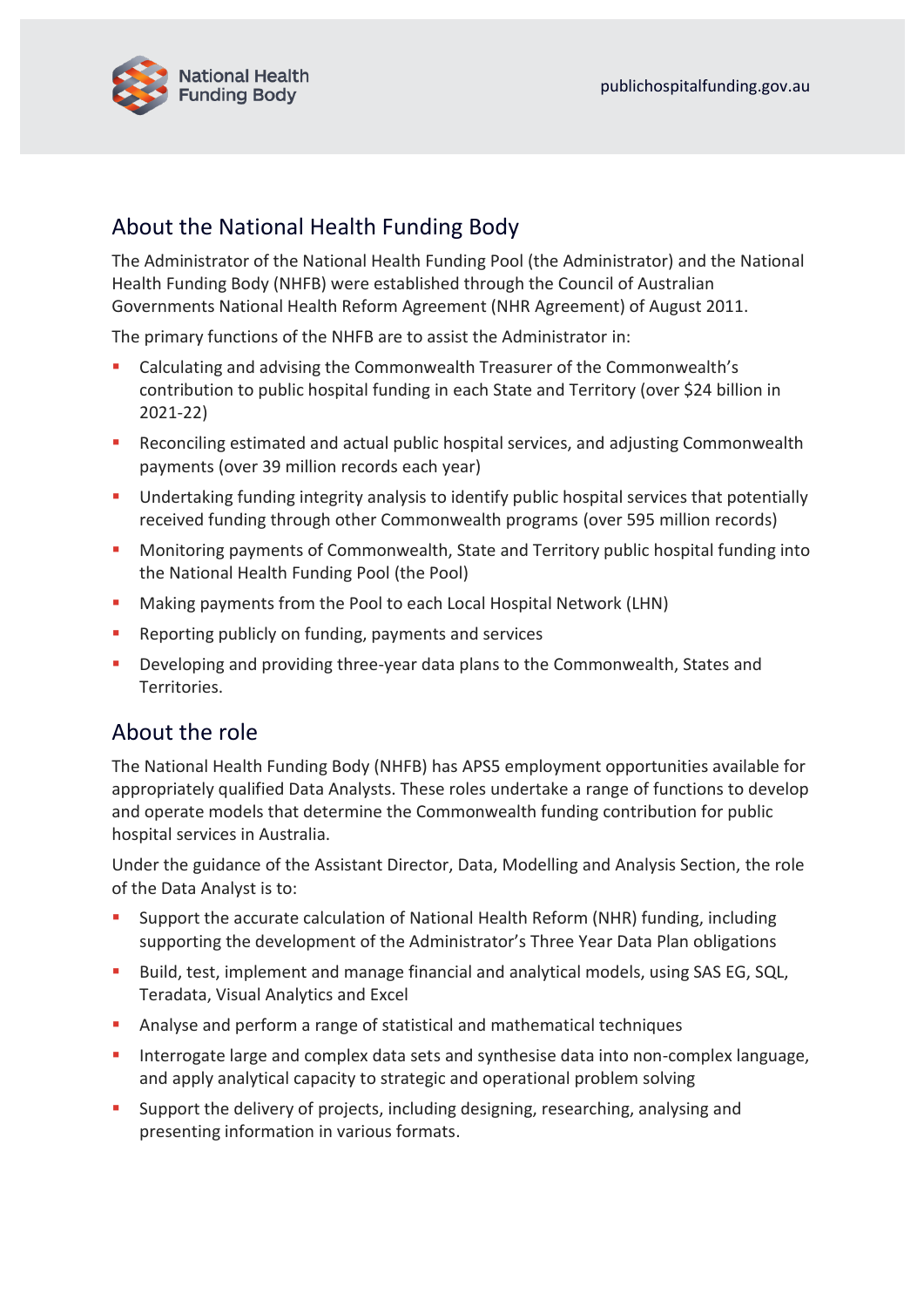

## About you

The National Health Funding Body is seeking people with diverse experience who are willing to explore innovative ways of working. People who work at the NHFB will display leadership at all levels and work collaboratively to achieve outcomes.

#### **Essential Requirements/Job Specific Capabilities**

- Well developed and demonstrated modelling and programming experience using SAS, SQL and EXCEL
- You must be an Australian citizen to allow you to obtain a baseline security clearance
- Relevant tertiary qualifications or relevant industry experience
- Knowledge of the policy and strategic planning framework related to health funding is highly desirable.

### Why NHFB?

The National Health Funding Body is a workplace committed to providing an environment that values diversity and supports staff to reach their full potential.

The NHFB values health and wellbeing of employees and offers a range of benefits to support staff including:

- Flexible work arrangements
- Positive workplace culture encouraging work-life balance
- **EXECUTE:** Supportive and inclusive work environment.

In the 2021 Australian Public Service Employee Census the NHFB was ranked first from 101 agencies when it comes to both 'Engagement' and 'Innovation' and third for 'Wellbeing' including 100% of staff indicating they're proud to work in the agency.

# Additional Information

It is an expectation that all NHFB employees will perform their jobs professionally, respectfully and in accordance with the principles and practices of workplace diversity, workplace participation and in support of a safe working environment.

Additionally, NHFB employees are expected to be flexible in their approach to the workplace to assist wherever needed across the organisation.